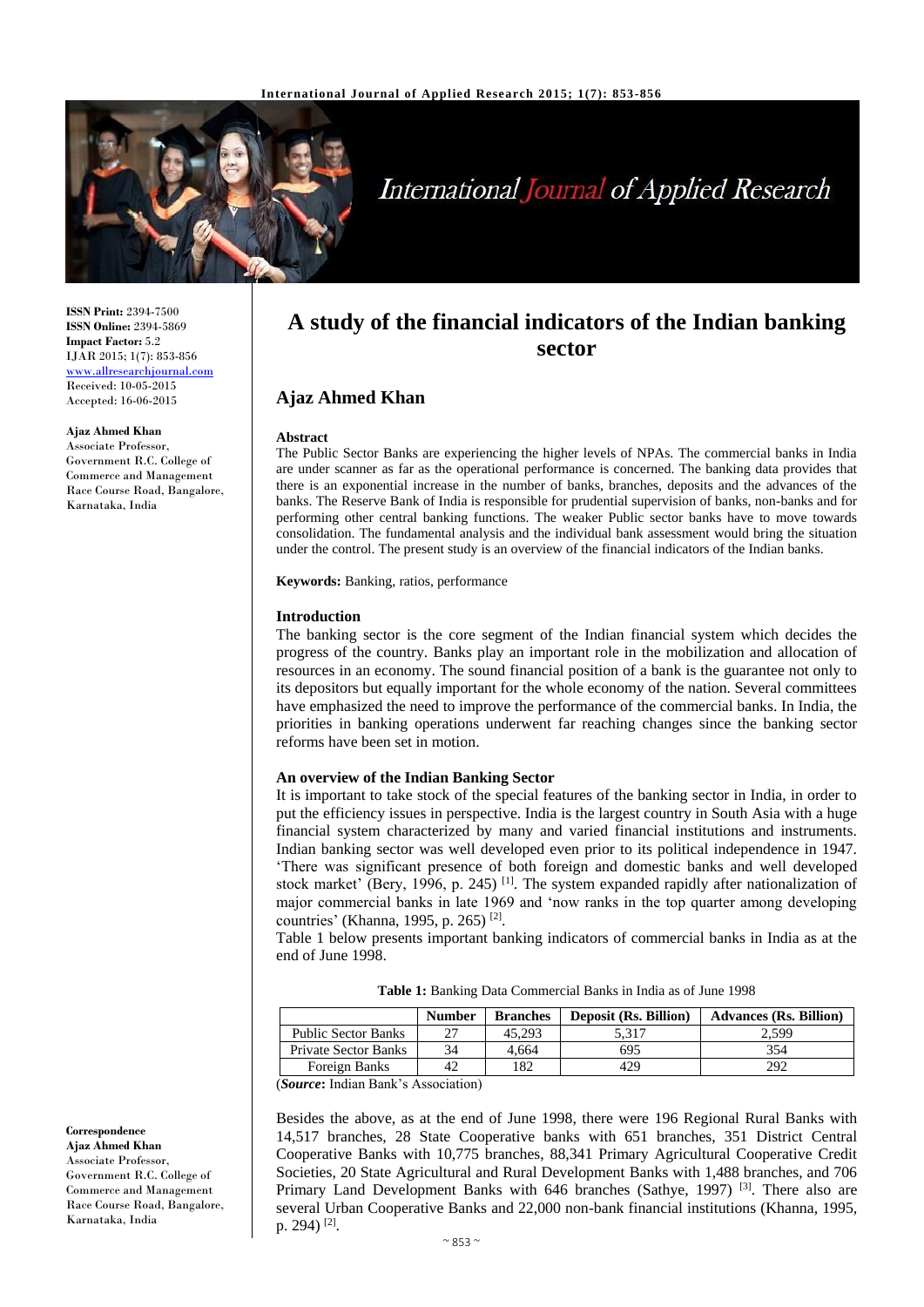At the top of the banking system is the Reserve Bank of India, which is responsible for prudential supervision of banks, non-banks and for performing other central banking functions. There were two successive nationalization's of banks in India, one in 1969 and the other in 1980 and as a result public sector banks occupy a predominant role in Indian financial system. Despite a phenomenal expansion of number of branches, the population served per branch stood at 13,000 (RTPB, 1996, p. 126) <sup>[4]</sup>. This is due to the fact that population of the country has been growing unabated (crossed 1 billion mark recently) and branch network cannot keep pace with it due to the costs involved.

In the year 1997-98, the aggregate deposits of the public sector banks were of the order of Rs. 5,317 billion (51 per cent of GDP), that of private sector commercial banks were Rs. 695 billion (7 percent of GDP) and foreign banks were Rs. 429 billion (4 per cent of GDP). The advances were Rs. 2599 billion (25 percent of GDP), Rs. 354 billion (3 percent of GDP), and Rs. 292 billion (3 percent of GDP) respectively. The public sector banks control over 80 percent of banking business. The banking system has developed well over the years in terms of its geographical coverage, deposit mobilization and credit expansion. With regard to technology, it is underdeveloped. Foreign banks have started a few ATMs in metropolitan centers in recent years.

# **Review of literature**

Iftekhar Hasan - Katherin Marton (2000) [ 5] analyze the experience and development of Hungarian banking sector during the transitional process from a centralized economy to a market-oriented system. The paper identifies that early reorganization initiatives, flexible approaches to privatization and liberal policies towards foreign banks' involvement with the domestic institution helped to build a relatively strong and increasingly efficient banking system. Banks with higher foreign bank ownership involvement were associated with lower inefficiency.

Odunga RM, Nyangweso PM and Nkobe DK (2013) [6] adopted an explanatory research design and analysed the data using Fixed Effects Regression. From the regression results, the overall R2 of 0.4108 was derived meaning that 41.08% of banks operational efficiency is as a result of the study variables. This implies that the history of a firm's performance will definitely influence how a firm moves forward in an effort to streamline its operational strategies. Therefore, banks should seek on mechanisms to improve their liquid assets to deposits ratio and total capital ratio in readiness to improve operating efficiency and remain competitive in the market. This study aimed at examining the effect of liquidity and capital adequacy on the operating efficiency of commercial banks in Kenya. Specifically, we sought to establish the effect of bank specific liquidity ratios (Interbank ratio, loan ratio, net loans to total deposits, liquid assets to short term liabilities ratio) and capital adequacy ratios (core capital ratio, risk based capital ratio, total capital ratio, equity capital to total asset ratio) on their operating efficiency.

Dr. M Syed Ibrahim (2011)<sup>[7]</sup> opines that the banking sector is the core segment of the Indian financial system which decides the progress of the country. Banks play an important role in the mobilization and allocation of resources in an economy. The sound financial position of a bank is the guarantee not only to its depositors but equally important for

the whole economy of the nation. Several committees have emphasized the need to improve the performance of the commercial banks. In India, the priorities in banking operations underwent far reaching changes since the banking sector reforms have been set in motion.

Sangmi, *et al.* (2010)<sup>[8]</sup> contends that sound financial health of a bank is the guarantee not only to its depositors but is equally significant for the shareholders, employees and whole economy as well. As a sequel to this maxim, efforts have been made from time to time, to measure the financial position of each bank and manage it efficiently and effectively. In this paper, an effort has been made to evaluate the financial performance of the two major banks operating in northern India. This evaluation has been done by using CAMEL Parameters, the latest model of financial analysis. Through this model, it is highlighted that the position of the banks under study is sound and satisfactory so far as their capital adequacy, asset quality, Management capability and liquidity is concerned.

Harsh Vineet Kaur (2010)<sup>[9]</sup> opines that Indian banking system has transformed in recent years due to globalization in the world market, which has resulted in fierce competition. In this article, an attempt has been made to rank the various commercial banks operating in India. The banks in India have been categorized into Public sector, Private sector and foreign banks. For the purpose of profitability analysis 28 Public Sector, 26 Private Sector and 28 foreign banks have been taken into consideration For the purpose of ranking, CAMEL analysis technique has been used. Each parameter of CAMEL - Capital Adequacy, Asset Quality, Management Quality, Earning Quality and Liquidity has been evaluated taking two ratios, and a final composite index has been developed. Among the public sector banks, the best bank ranking has been shared by Andhra Bank and State Bank of Patiala. Among the private sector banks, Jammu And Kashmir Bank has bagged the first rank followed by HDFC Bank. In the category of foreign sector banks, Antwerp Bank has been ranked the best followed by JP Morgan Chase Bank.

N Seshadri, Dr. D Pradeep Kumar and Dr. T Narayana Reddy  $(2014)$   $[10]$  finds that financial accuracy of the banking sector is the back bone of a country's economy. Commercial banks generally are simple business concerns which provide various types of financial services to customers in one form or another, such as interest income is in the form on advances and income on investments and another non-interest income component is discount, fee, commissions, and to evaluate the difference between the interest earned and interest paid and so on. This paper studies the productivity and efficiency of two public and two private sector commercial banks under accounting measures for the period from 1999-2000 to 2012-2013.

## **PSBS in India**

Notably, while PSBs consolidation will be largely driven by regulations, larger banks would not want to buy banks having low capital adequacy as well as poor asset quality, unless they prove to be of strategic importance. A key factor that will aid consolidation will be a bank's branch network. Historically, banks having larger presence in one region have bought smaller banks having stronger presence in another region. This ensures there is minimal overlap and the businesses are complementary in nature. The key hurdle and integration challenge, though, will be the employee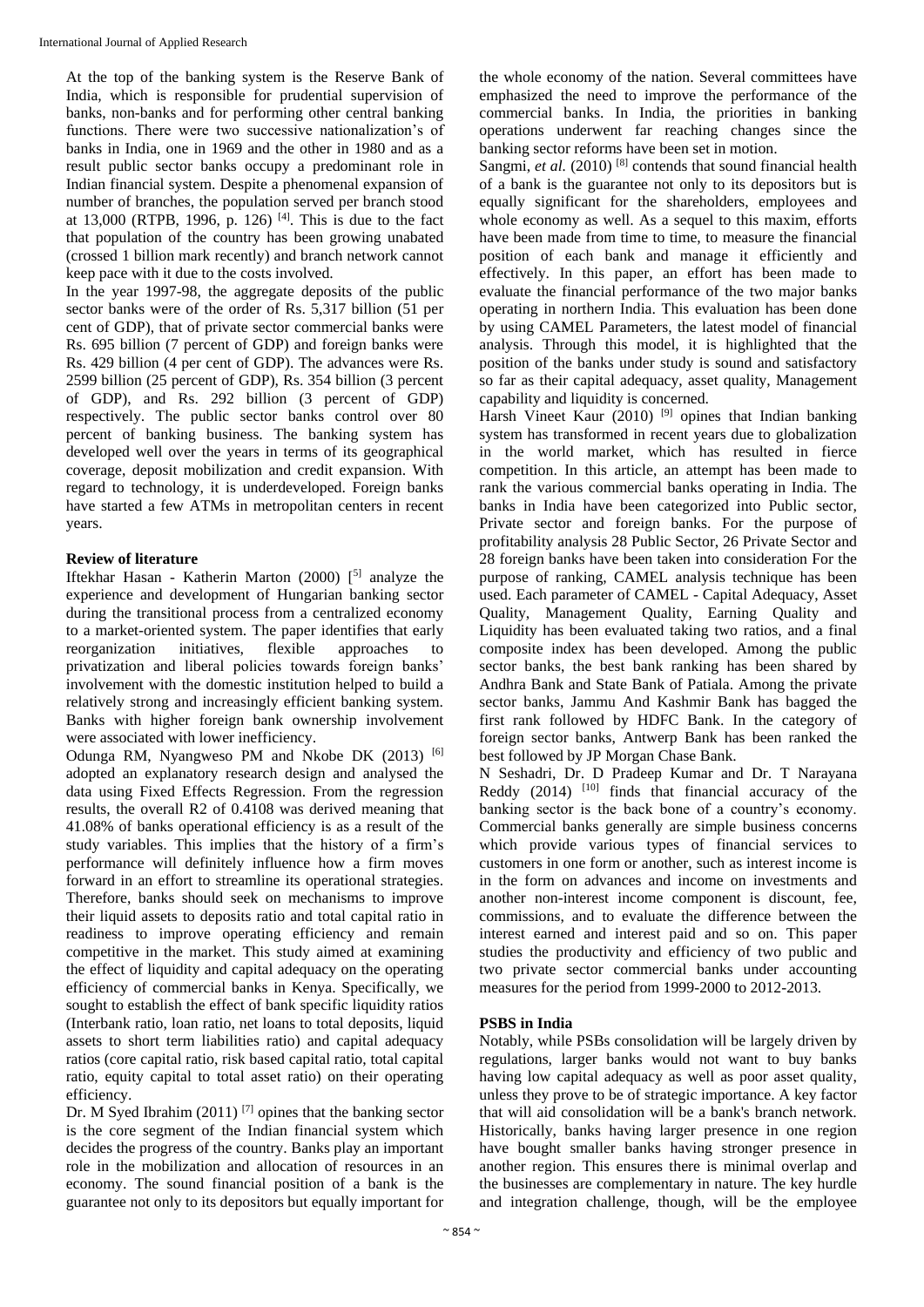unions in some of the PSBs that might resist such mergers and acquisitions. Nevertheless, with the advent of digital banking, the attraction of a branch network might not be enough.

During 2002-03, SBI's NPAs increased by Rs. 4,688.57 cores; in 2003-04, the incremental accretion to NPAs amounted to Rs. 5,721.34 cores. Despite this, SBI's net NPA fell from 4.50 per cent to 3.48 per cent. This was made possible because the bank managed to increase "provisioning" for its NPAs by allocating funds from its balance sheet. Provisioning for NPAs consequently increased from Rs. 2,959 cores to Rs. 3,825 cores. The increase in profits from treasury operations - Rs. 3,073 cores in 2003-04, from Rs. 1,696 cores in 2002-03 - provided a cushion, which the bank could fall back on to handle its increased exposure to bad loans<sup>1</sup>.

# **Stressed account management and financial stability <sup>2</sup>**

The Banking industry in India is going through challenging times. The global financial crisis with its origins in the US in 2007-08 has since engulfed the whole world and India is no exception. Banking sector has been one of the major casualties of the crisis. As per RBI's basic statistical returns, overall credit growth of the scheduled commercial banks declined from a high of 22.30% during 2007-08 to a meager 5.88% during 2014-15. This reflects the lower risk appetite of Banks in lending to the industrial sector. In fact, the somber state of lack of trust and confidence was so mutual between the banks and the industry that neither the banks were willing to lend to large corporates nor the industry demonstrated any inclination to tap bank's resources. The same becomes conspicuously evident when growth became hostage to the mutual hostility. Bank credit as a percentage of Net National Product was on an upswing during 2007-08 as it grew from 58.41% to 62.06% from 2007 to 2008 but remained constant or rather fell in the later years from 62.06% in 2007-08 to 58.43% in 2014-15.

Similarly, the deposit growth reduced from 22.40% during 2007-08 to 12.45% during 2014-15 which indicates the loss of confidence in the erstwhile time tested notion of banks being safe custodians of public money. Here again the rate of growth of time deposits fell from 22.47% during 2007-08 to 14.57% during 2014-15. This declining growth of long term funds with banks further exacerbated the situation as it made them even more vulnerable to the Asset Liability Mismatches on account of exposure to infrastructure sector with large gestation periods. This further fueled the reticence of banks to lend to the industrial sector and made them more risk averse.

## **Dimensions of operational efficiency in Banking Sector**

The aim of every institution is to grow. A growth in number of variables in the right direction is required for overall growth and sound performance of the banks. During the post nationalization period, the banks have grown functionally, geographically and multi-dimensionally in various business parameters. With an increase in branch offices, the banks attracted a lot of deposits. Whatever be the type of deposits, an increase in the quantity of deposits of banks is an index of their growth. The growth in deposits naturally tempts the banker to increase his advances and investment portfolio.

 $\overline{a}$ 

The growth in advances or investment is really an index of bank's growth. Banks cannot survive without balanced growth in these variables: the growth of one variable affects other variables too. The growth in deposits and advances if managed properly will contribute to the growth of profits, and if not cared, may lead to the growth in negative. Growth in profits can lead to growth in reserves and consequently to equity. A growth in number of variables in the right direction is hence required for an all-round growth and sound performance of the banks.

'Growth' is generally considered as the most important parameter of operational efficiency. 'Growth' is the outcome of a bank's general management function. Of course the policies and priorities of the Reserve Bank of India and the Government of India play an important role in this respect. The general economic environment, prudential funds management etc. also have its bearing on 'growth' of the banks.

## **Suggestions**

Advances provided by banks need to be done presanctioning evaluation and post disbursement control so that NPA can decrease. Good management needed on the side of banks to decrease the level of NPA. Proper selection of borrowers & follow ups required to get timely payment. Non-performing assets are a drain to the banks. The banks in India are adopting various strategies to reduce the nonperforming assets in their banks and they are also adopting various methodologies by which further addition to NPA portfolio is minimized In the real sense, in case there is a recovery in principal and installments due in respect of the loans granted to the banks are received 100%, the question of non-performing assets do not arise. However, there is no such ideal bank where the NPA is nil. Except banks which were originated recently, all banks are prone to have some portion of their loans and advances as non performing advances.

## **References**

- 1. Bery S. "India: Commercial Bank Reform". Financial Sector Reforms, Economic Growth and Stability: Experiences in Selected Asian and Latin American Countries (Ed) Faruqi, Shakil. EDI Seminar Series, The World Bank, Washington DC, 1996.
- 2. Khanna A. South Asian Financial Sector Development. Financial Sector Development in Asia, (Ed.) SN Zahid, Oxford University Press, Oxford, 1995.
- 3. Sathye M. 'Lending Costs, Margins and Financial Viability of Rural Lending Institutions in South Korea' Spellbound Publications, Rohtak, India, 1997.
- 4. RTPB. (Report on Trend and Progress of Banking in India 1995-96), Reserve Bank of India Bulletin, 1997, 34-35.
- 5. Hasan, Iftekhar and Marton Katherin. Development and Efficiency of the Banking Sector in a Transitional Economy: Hungarian Experience, (July 7, 2000). Available at SSRN: https://ssrn.com/abstract=1016058 or http://dx.doi.org/1 0.2139/ssrn.1016058
- 6. Odunga RM, Nyangweso PM, Nkobe DK. Liquidity, capital adequacy and operating efficiency of commercial bank in Kenya. Research Journal of Finance and Accounting. 2013;4:8.

<sup>&</sup>lt;sup>1</sup> The Merger Mantra By V. Sridhar

<sup>2</sup> Stressed Account Management and Financial Stability by Dr. M.G Vaidyan